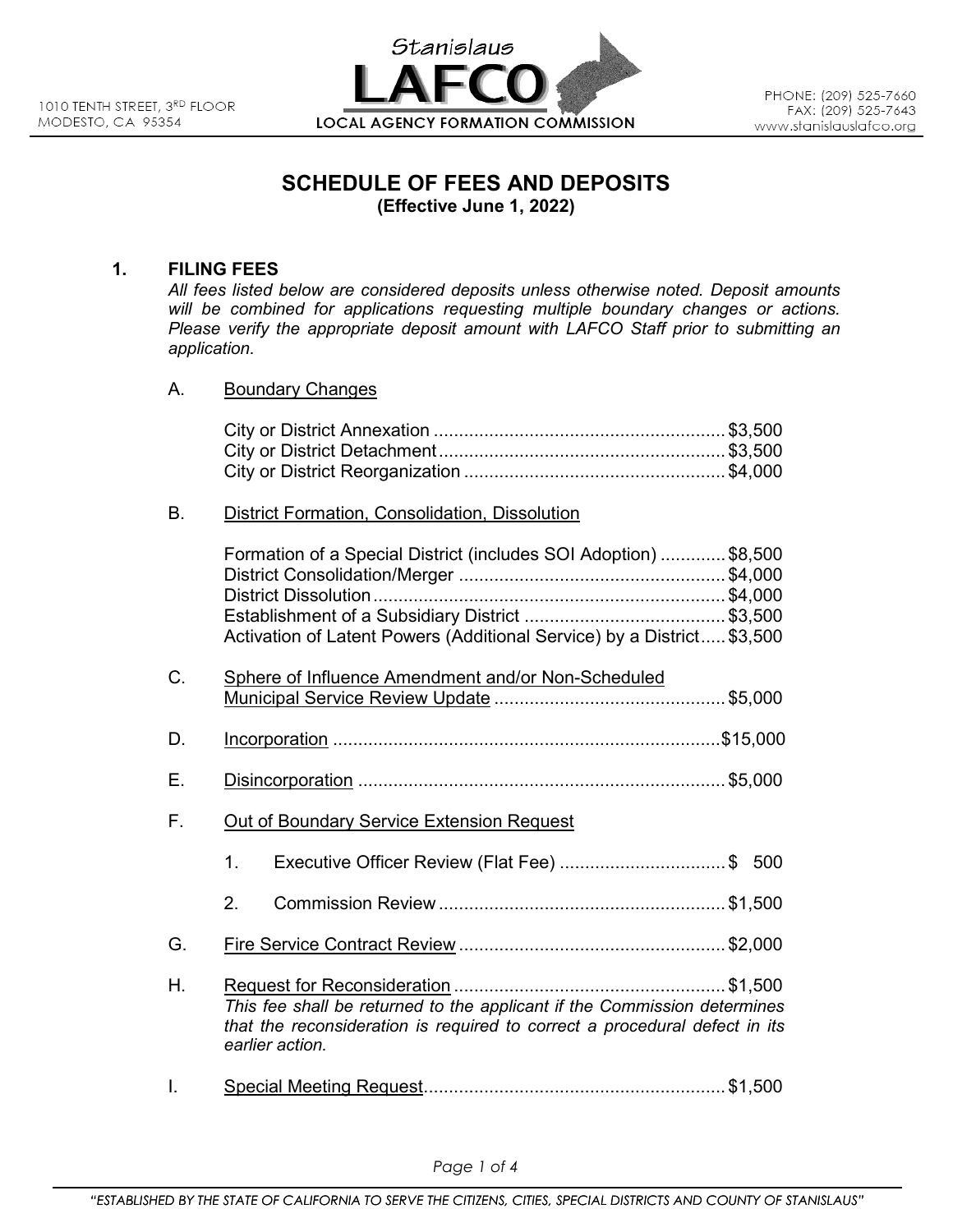# J. Continuance Request or Time Extension Request by Applicant ................................................................................ \$1,500

# **2. SUPPLEMENTAL FEES**

### A. Notice of Hearing: Actual Cost **Actual Cost**

Section 56157 of the Government Code requires that for certain applications, notice be provided to registered voters and owners of within the affected territory as well as those within 300 feet of the exterior boundary. The applicant will be required to reimburse LAFCO for the direct cost of this noticing.

B. Outside Consultant(s) Fees: Actual Cost Actual Cost

An additional fee may be charged based on actual cost to hire outside consultant(s) to prepare incorporation feasibility studies, comprehensive fiscal analyses or special studies.

C. County Surveyor: Cassing the Cost of County Surveyor: Actual Cost

LAFCO utilizes the services of the County Surveyor for review of legal descriptions. The first two hours of staff time associated with these tasks are factored in to the application deposit. Projects requiring more than two hours of County Surveyor review are charged at actual cost.

D. Mapping Fees: Actual Cost and The Mapping Fees: Actual Cost and The Mapping Terms and The Mapping Terms and The Mapping Terms and The Mapping Terms and Terms and Terms and Terms and Terms and Terms and Terms and Terms a

The County may also assist LAFCO in updating its boundary maps on the Geographical Information System (GIS). The first two hours of staff time associated with these tasks are factored in to the application deposit. Projects requiring more than three hours of GIS mapping are charged at actual cost.

E. Service/Duplication Costs:

The majority of LAFCO records, including meeting videos, minutes, and reports, are available electronically at no charge. Hardcopies of documents, additional Staff research, and pre-application services will be charged according to the following chart Additional services not listed will be charged at actual cost.

| Document Copying - Black & White    | $$0.10$ per page                                            |  |
|-------------------------------------|-------------------------------------------------------------|--|
| <b>Staff Research &amp; Studies</b> | Limited to one half-hour of<br>staff time, then actual cost |  |
| <b>Pre-Application Fees</b>         | Limited to one half-hour of<br>staff time, then actual cost |  |

F. Outside Legal Counsel Fees: Actual Cost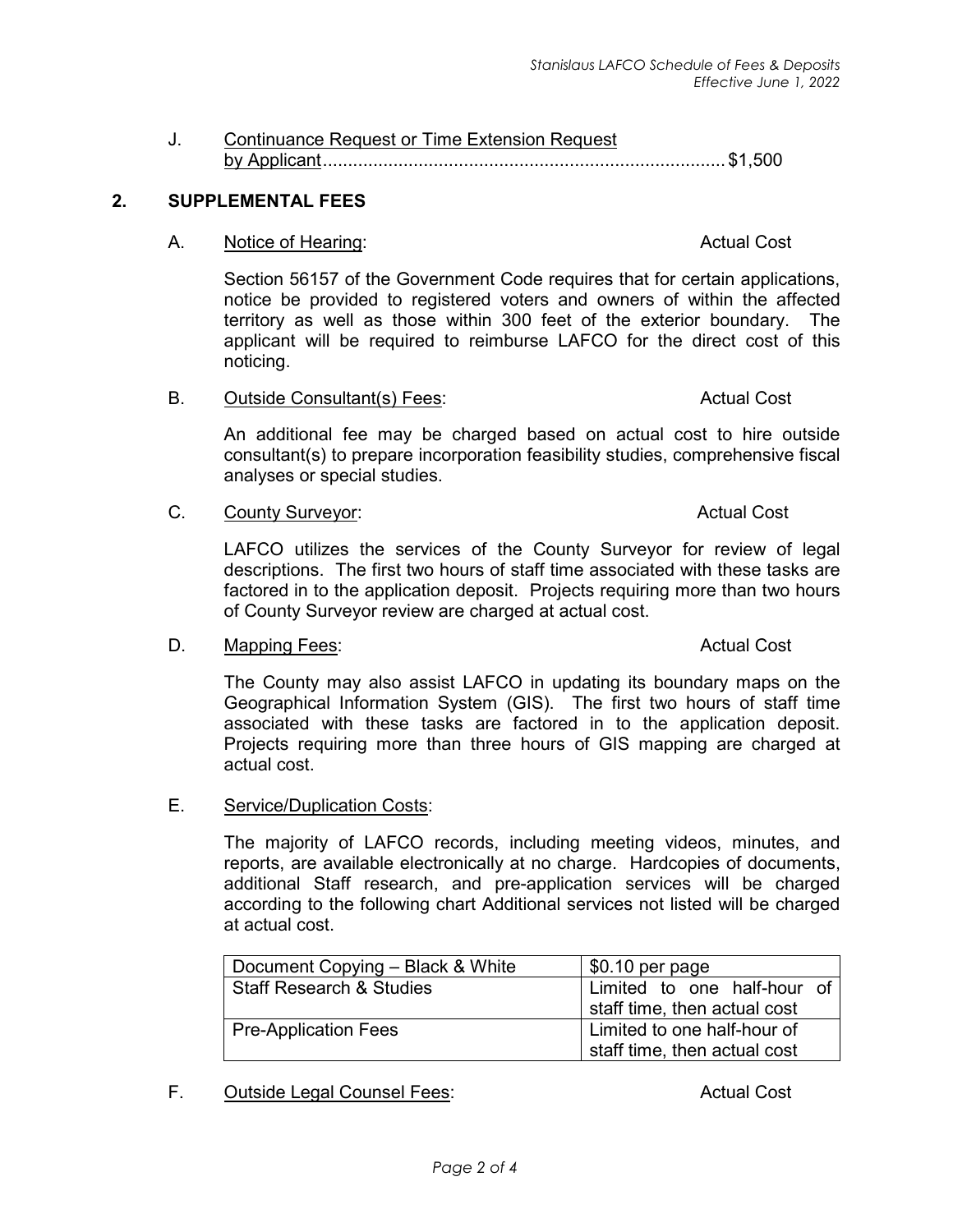LAFCO may require the services of outside legal counsel to process an application. An additional fee may be charged, at the discretion of the Executive Officer, based on the actual cost to hire outside counsel.

### **3. CALIFORNIA ENVIRONMENTAL QUALITY ACT (CEQA) FEES**

*CEQA compliance is required for most LAFCO actions; these fees are in addition to the Filing Fees.*

| CEQA Exemption - LAFCO as Lead Agency                  | \$57               |
|--------------------------------------------------------|--------------------|
| Initial Study - LAFCO as Lead Agency                   | <b>Actual Cost</b> |
| Prepare Negative Declaration - LAFCO as Lead<br>Agency | <b>Actual Cost</b> |
| Prepare EIR - LAFCO as Lead Agency                     | <b>Actual Cost</b> |
| Stanislaus County Clerk/Recorder Filing Fees*          | \$57               |
| Fish & Wildlife Filing Fees*                           |                    |
| <b>Negative Declaration</b><br>$\blacksquare$          | \$2,548.00         |
| <b>Mitigated Negative Declaration</b>                  | \$2,548.00         |
| Environmental Impact Report (EIR)                      | \$3,539.25         |

\**Other agency fees – subject to change without notice*.

### **4. OTHER ACTIONS**

| Non-Scheduled Municipal Service Reviews<br><b>Actual Cost</b><br>Α. |
|---------------------------------------------------------------------|
|---------------------------------------------------------------------|

B. Petition Verification **B. Actual Cost Actual Cost** 

Petition verifications are performed in-house whenever possible; however, some proposals require petition checks to be performed by either the County Elections Department or Assessor's Office. These departments will bill LAFCO for the service, which is then passed on to the applicant.

### **5. STATE CONTROLLER'S REVIEW OF COMPREHENSIVE FISCAL ANALYSIS – FOR AN INCORPORATION PROPOSAL**

For any request made pursuant to Government Code Section 56801, the requestor shall include a deposit of \$25,000 to cover the costs of the State Controller's review. The requestor may be required to deposit additional amounts, as requested by the Executive Officer, to complete the review. Upon completion of the State Controller's review and final billing to LAFCO, the requestor will either be: (a) refunded the amount that the deposit exceeds the actual cost of the State Controller's review; or (b) charged the amount that the actual cost of the State Controller's review exceeds the deposit(s). (The deposit amount includes a 10% administration and coordination fee, which is non-refundable.)

### **6. WORKSHOP FEES**